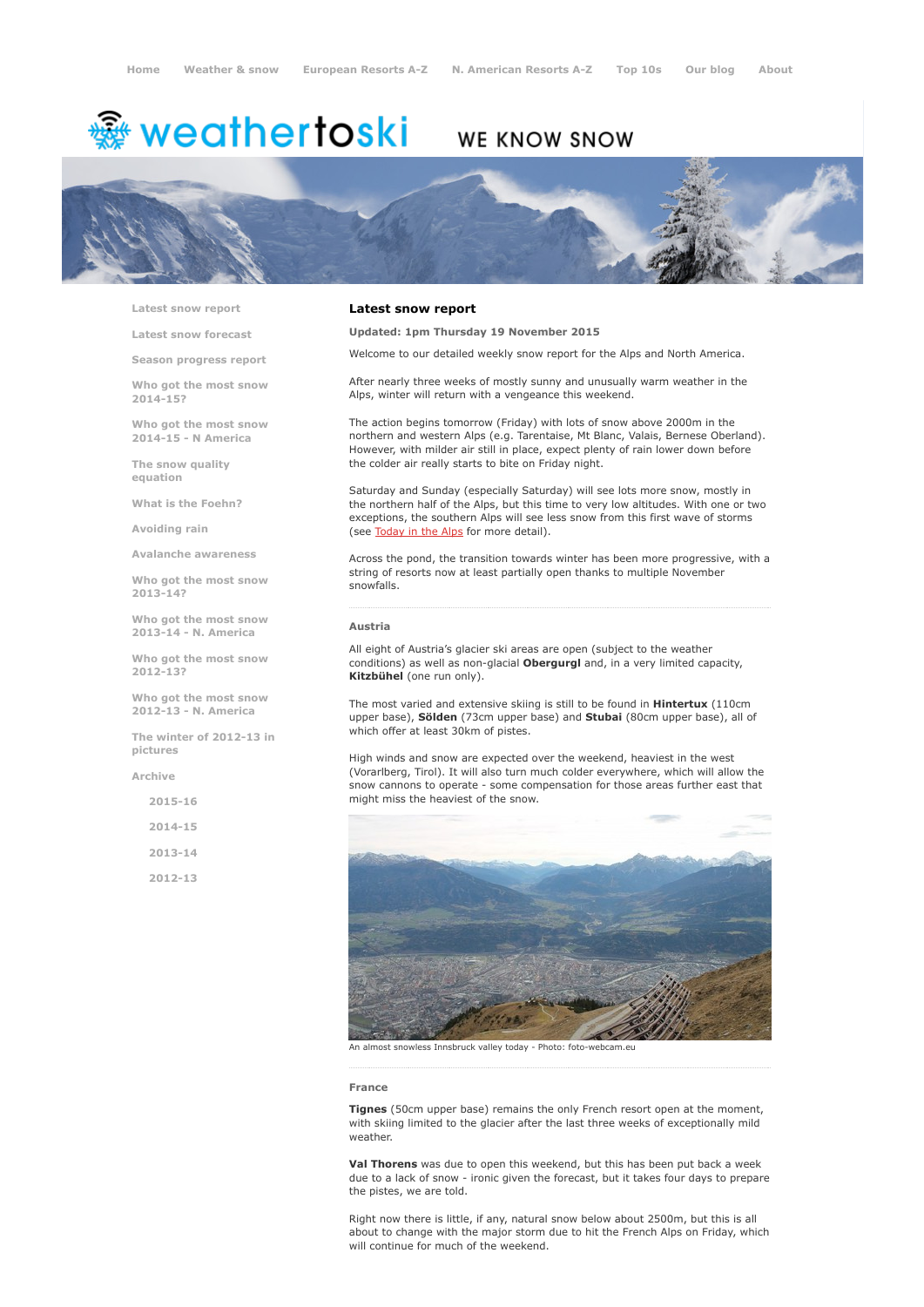

conditions in the Alps? [Contact](http://www.weathertoski.co.uk/about-1/contact-us/) us and we'll do our best to answer it...

E: [info@weathertoski.co.uk](mailto:fraser@weathertoski.co.uk)

T: +44 (0)20 3151 3154

It may rain for a while below about 2000m on Friday, but will turn much colder everywhere by Saturday with snow, heaviest in the north, down to low levels. Expect 1m or more above 2200m in some parts of the northern Alps by Sunday (e.g. the Tarentaise and Mont Blanc regions).

The southern Alps will see less snow, especially in the far south (e.g. Isola 2000), which may see next to nothing, but it will turn bitterly cold everywhere.



This could be the last day Tignes looks like this until the spring - Photo: tignes.net

# **Italy**

There are still only three resorts open for skiing in Italy: Cervinia (110cm upper base) with its links to Zermatt, Val Senales (75cm upper base) and little nonglacial Sulden (50cm upper base).

With the exception of some north-western resorts (such as Cervinia, La Thuile and Courmayeur), Italy is expected to miss the heaviest of the snow this time round. It will, however, turn much colder over the weekend, which will at least allow them to start exploiting their huge snow-making potential.



Skiing in the Plateau Rosa area high above Cervinia - Photo: cervinia.it

# Switzerland

With little if any snow now left below 2500m, only a handful of glacier areas are currently open in Switzerland, by far the most extensive and varied being Zermatt (130cm upper base) and Saas-Fee (68cm upper base).

However, change is afoot with a big storm expected to deliver serious quantities of snow across many Swiss resorts between Friday and Sunday. Don't be surprised to see rain below about 2000m for a time on Friday, before it turns much colder with snow descending to all levels on Saturday.

All areas could see significant snow, but the greatest accumulations (possibly close to 1m at altitude) are likely in the Valais (e.g. Zermatt, Verbier).

Schlappin<br>19.11.15 13:00 10.0°C



Waiting for snow in Klosters - Photo: davos.ch